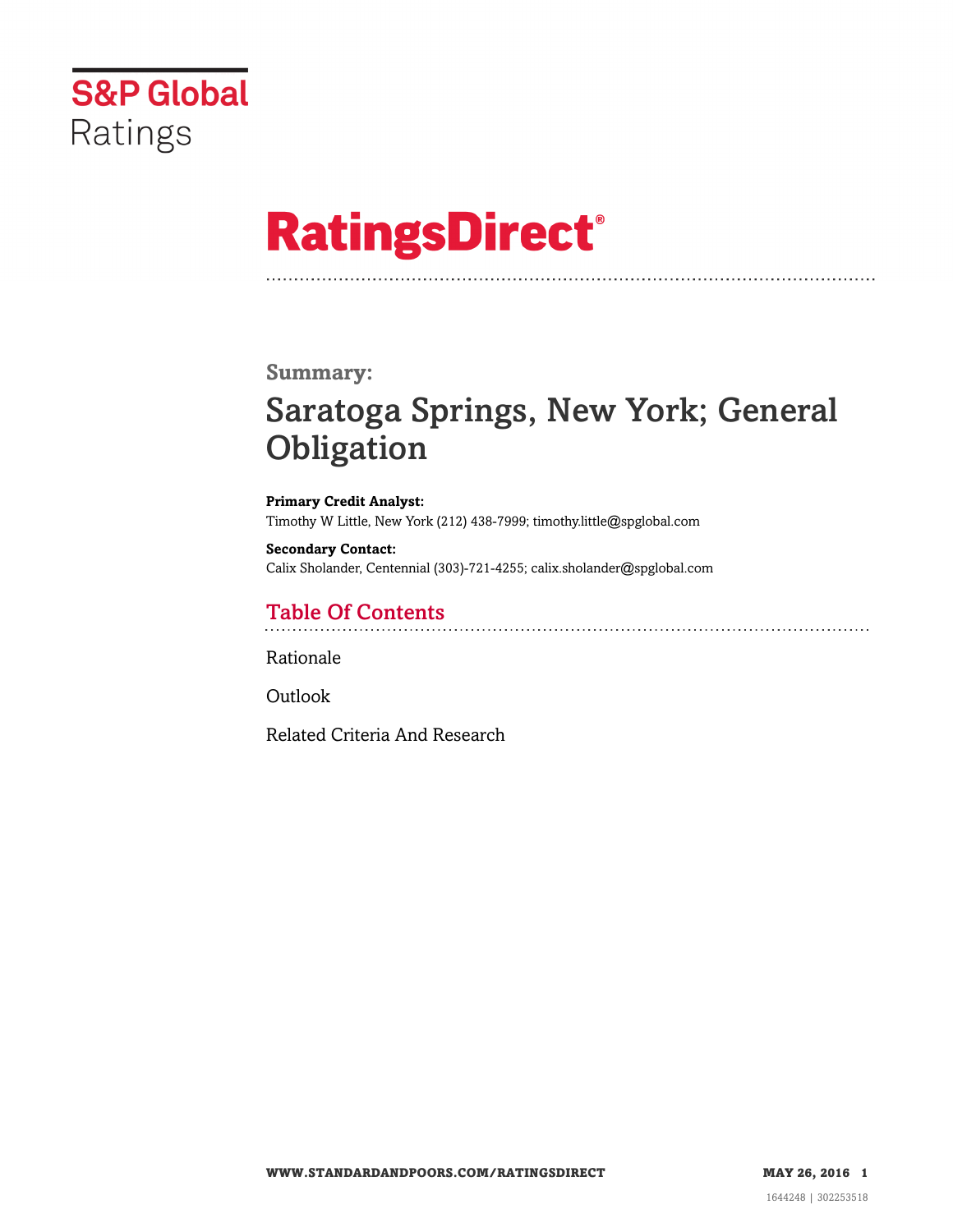### **Summary:**

## Saratoga Springs, New York; General Obligation

| <b>Credit Profile</b>                         |            |          |
|-----------------------------------------------|------------|----------|
| US\$3.029 mil GO bnds ser 2016 due 06/15/2033 |            |          |
| Long Term Rating                              | AA+/Stable | New      |
| <b>Saratoga Springs GO</b>                    |            |          |
| Long Term Rating                              | AA+/Stable | Affirmed |

## <span id="page-1-0"></span>Rationale

S&P Global Ratings assigned its 'AA+' rating to Saratoga Springs, N.Y.'s series 2016 general obligation (GO) bonds and affirmed its 'AA+' rating on the city's existing GO debt. The outlook is stable.

The city's faith and credit pledge secures the bonds. We understand that officials intend to use bond proceeds to finance various capital projects and equipment purchases in line with its capital improvement program (CIP).

The rating reflects what we view as Saratoga Springs':

- Very strong economy, with access to a broad and diverse metropolitan statistical area (MSA);
- Strong management, with "good" financial policies and practices under our financial management assessment (FMA) methodology;
- Strong budgetary performance, with operating surpluses in the general fund and at the total governmental fund level in fiscal 2015;
- Very strong budgetary flexibility, with an available fund balance in fiscal 2015 at 29% of operating expenditures;
- Very strong liquidity, with total government available cash at 22.4% of total governmental fund expenditures and 2.8x governmental debt service, as well as access to external liquidity we consider strong;
- Weak debt and contingent liability position, with debt service carrying charges at 8.1% of expenditures, net direct debt at 105.2% of total governmental fund revenue, and a large pension and other postemployment benefit (OPEB) obligation, but low overall net debt at less than 3% of market value; and
- Strong institutional framework score.

#### Very strong economy

We consider Saratoga Springs' economy very strong. The city, with an estimated population of 26,357, is in eastern upstate New York, approximately 30 miles north of Albany, in Saratoga County. It is in the Albany-Schenectady-Troy MSA, which we consider to be broad and diverse. It has a projected per capita effective buying income of 130% of the national level and per capita market value of \$152,143. Overall, market value grew by 3.3% over the past year to \$4.0 billion in 2016. The county unemployment rate was 4.2% in 2015.

The city is a commercial and industrial center for the surrounding area, as well as a popular summer destination due to the Saratoga Race Course, the Saratoga Casino and Raceway, and the Saratoga Performing Arts Center. Additionally, the strong economy and participation in nearby Albany's government sector have helped provide it with favorable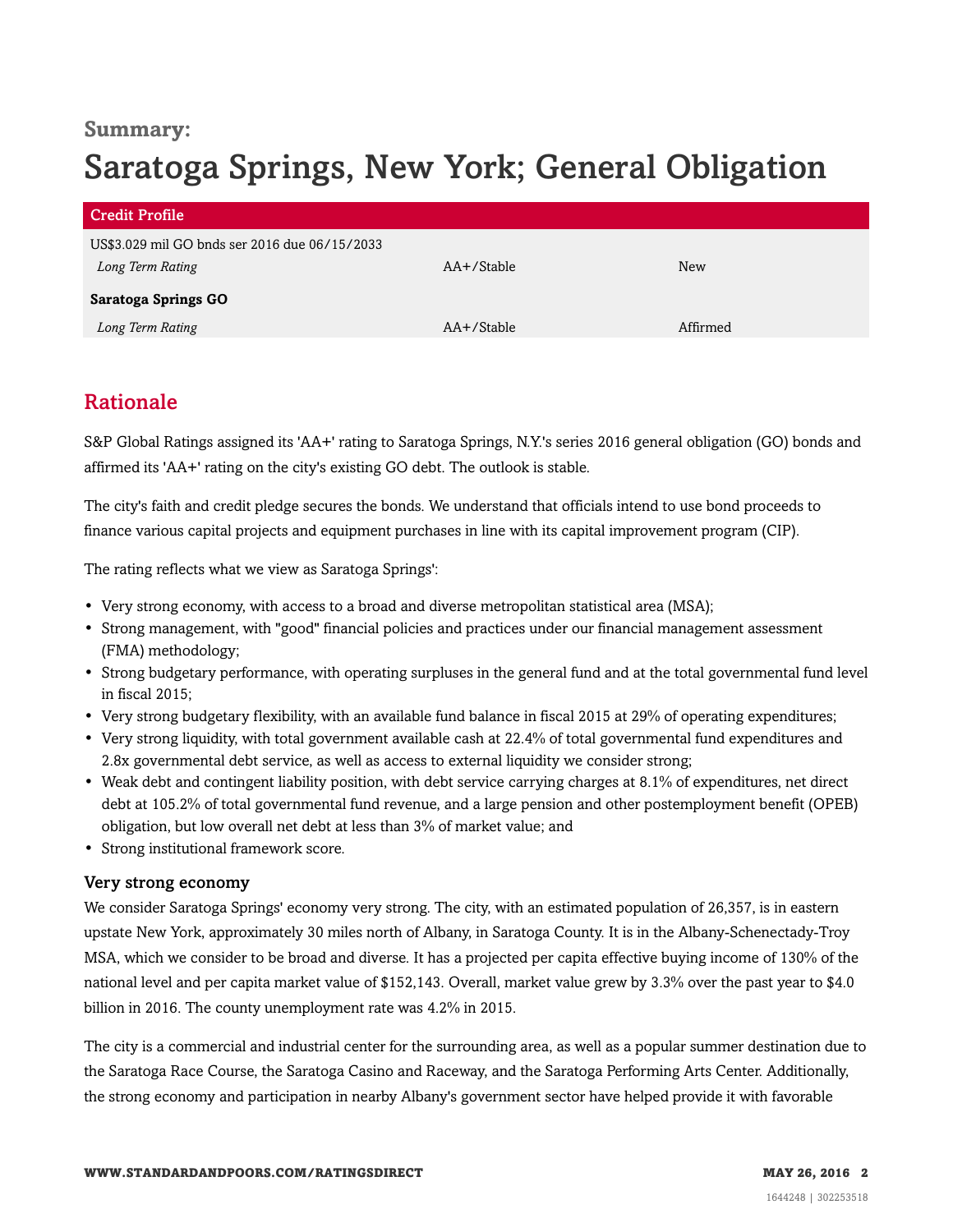economic trends and indicators. Top employers in the city include:

- Saratoga Hospital (1,850 employees);
- Skidmore College (1,120);
- Saratoga Springs City School District (1,010);
- Stewart's Ice Cream (990); and
- Quad Graphics (800).

The city has seen steady commercial and residential development in recent years, resulting in a 7.1% increase in market value since fiscal 2012. Assessed value (AV), over that same timeframe, has remained mostly flat, increasing 2% to \$3.1 billion in fiscal 2016. There is little concentration in the tax base, as the 10 leading taxpayers account for what we consider a very diverse 7.5% of AV. Given management's expectation for continued steady commercial and residential development (including 640 residential units and 685,727 commercial square feet in developments recently constructed, under construction, or pending construction), we expect the modest growth trend in market value and AV to continue.

#### Strong management

We view the city's management as strong, with "good" financial policies and practices under our FMA methodology, indicating financial practices exist in most areas, but that governance officials might not formalize or monitor all of them on a regular basis.

The city implemented and formalized a reserve and liquidity policy, as well as a debt management policy in fiscal 2011. The reserve policy was revised in 2015 and now requires Saratoga Springs to maintain an unassigned general fund balance at 10%-25% of the budget. With city council approval, management can use amounts in excess of the 25% to fund one-time expenses. If the balance declines below 10%, management will prepare and submit a plan to the council to restore the fund balance back to the minimum target by either the next budget year or another appropriate period. The city's debt policy adheres to state statutes, and contains qualitative stipulations for the structuring, issuing, and managing debt. Management is conservative with its revenue and expenditure assumptions, using three to five years of historical data when developing the budget, and provides the council with quarterly budget-to-actual reports. The city's investment management policy follows state guidelines, and outside of what is presented in the audit, the city's cash balances are informally reported to the council at various times throughout the year. While the city does not have a formal long-term financial plan, it maintains a six-year CIP, which details the funding sources for each project.

#### Strong budgetary performance

Saratoga Springs' budgetary performance is strong, in our opinion. The city had operating surpluses at 1.9% of expenditures in the general fund and 2.7% across all governmental funds in fiscal 2015.

We note fiscal 2015 results were obtained from the city's Annual Update Document, which we consider a reliable source, despite being unaudited.

The city has exhibited strong budgetary performance with positive operating results in each of the last six fiscal years, including an \$812,000 surplus in fiscal 2015. Management attributes the positive results in fiscal 2015 partly to strong sales tax and occupancy tax revenues. Property taxes accounted for 38.3% of general fund revenue in fiscal 2015, followed by sales taxes (26.5%) and state aid (9.8%). Sales tax revenues remain strong, and are up 5% from this time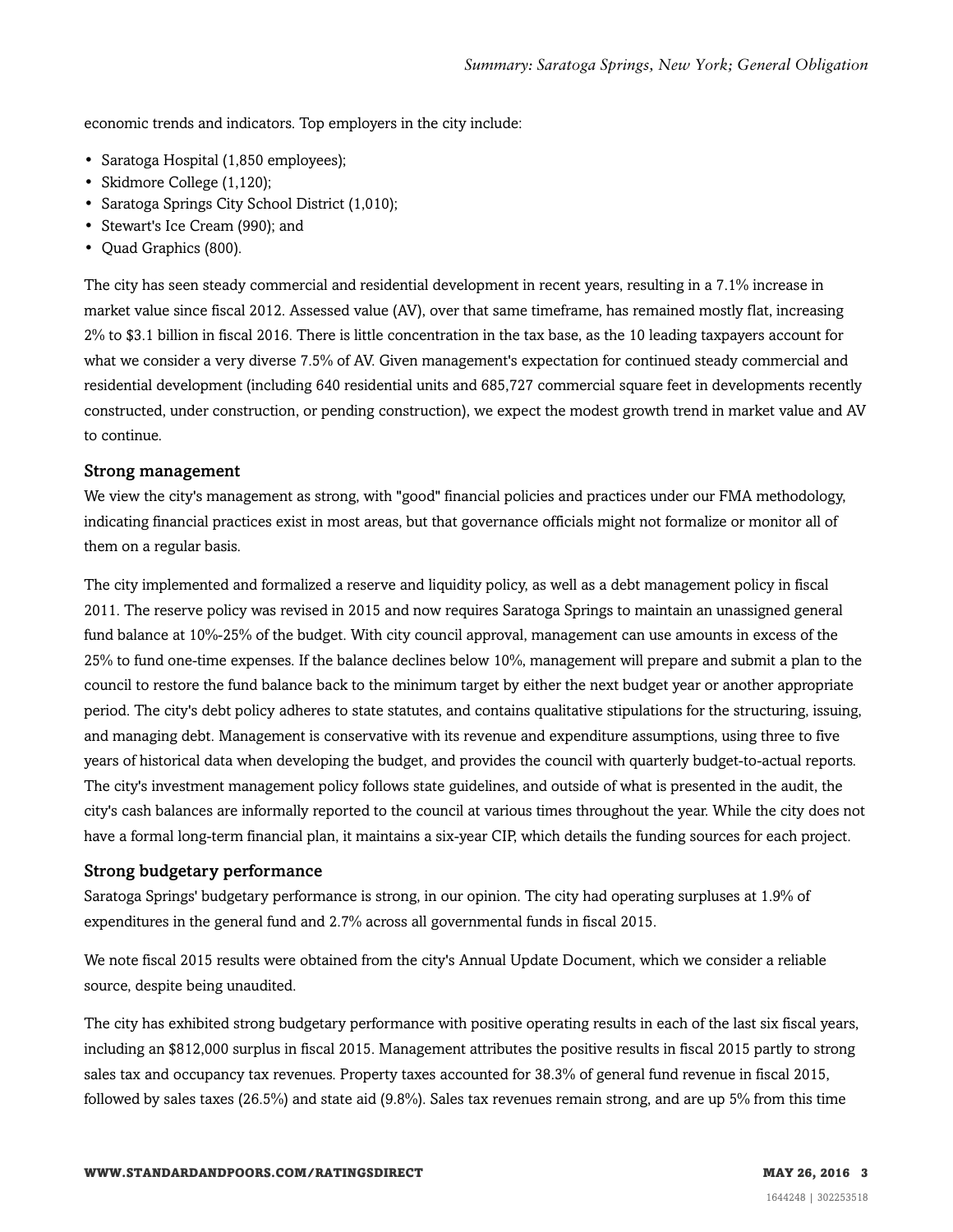last year, according to management. As a result of the strong sales tax performance and cost savings from a mild winter, management expects at least balanced results in fiscal 2016. Given the city's strong historical results, and management's expectations for fiscal 2016, we expect the city's budgetary performance to remain strong.

#### Very strong budgetary flexibility

Saratoga Springs' budgetary flexibility is very strong, in our view, with an available fund balance in fiscal 2015 at 29% of operating expenditures, or \$11.9 million. Over the past three years, the total available fund balance has remained at a consistent level overall, totaling 28% of expenditures in 2014 and 29% in 2013.

In 2014, the city's balance sheet had a \$1.2 million due from because of a general fund loans to the water and sewer funds for operations. Management states that the sewer fund has fully paid back its loan, and that the water fund will complete paying back its loan in fiscal 2016. With management's expectations for at least balanced results in fiscal 2016, the city's adopted fund balance policy discussed above, and with no plans to significantly draw down reserves, we expect the city's available fund balance will remain very strong.

#### Very strong liquidity

In our opinion, Saratoga Springs' liquidity is very strong, with total government available cash at 22.4% of total governmental fund expenditures and 2.8x governmental debt service in 2015. In our view, the city has strong access to external liquidity if necessary.

The city's strong access to external liquidity is demonstrated by its access to the capital markets for GO bonds within the last five years. It does not invest aggressively, as all of its holdings are in cash, and it is not exposed to any nonremote contingent liability risks. The city has consistently had very strong liquidity and we do not anticipate a change to these ratios.

#### Weak debt and contingent liability profile

In our view, Saratoga Springs' debt and contingent liability profile is weak. Total governmental fund debt service is 8.1% of total governmental fund expenditures, and net direct debt is 105.2% of total governmental fund revenue. Overall net debt is low at 1.8% of market value, which is, in our view, a positive credit factor.

The city's debt amortization is below average, with 46.3% of principal to be retired over the next 10 years. Management plans on issuing about \$10.5 million in new debt over the next two years for various capital projects. The city's debt and contingent liability profile declined to what we consider weak, as a result of rising debt service carrying charge. Given the below-average amortization of the city's debt, and the high pension and OPEB carrying charge, we expect the debt and contingent liability profile to remain weak.

In our opinion, a credit weakness is Saratoga Springs' large pension and OPEB obligation. Its combined required pension and actual OPEB contributions totaled 14.7% of total governmental fund expenditures in 2015. Of that amount, 10.1% represented required contributions to pension obligations, and 4.5% represented OPEB payments. The city made its full annual required pension contribution in 2015. The funded ratio of the largest pension plan is 99.0%.

The city participates in the state-administered New York State and Local Employees' Retirement System (ERS) and the New York State and Local Police and Fire Retirement System (PFRS), which are 97.9% and 99% funded, respectively, as of March 31, 2015. The city's combined ERS and PFRS required contribution decreased for the second consecutive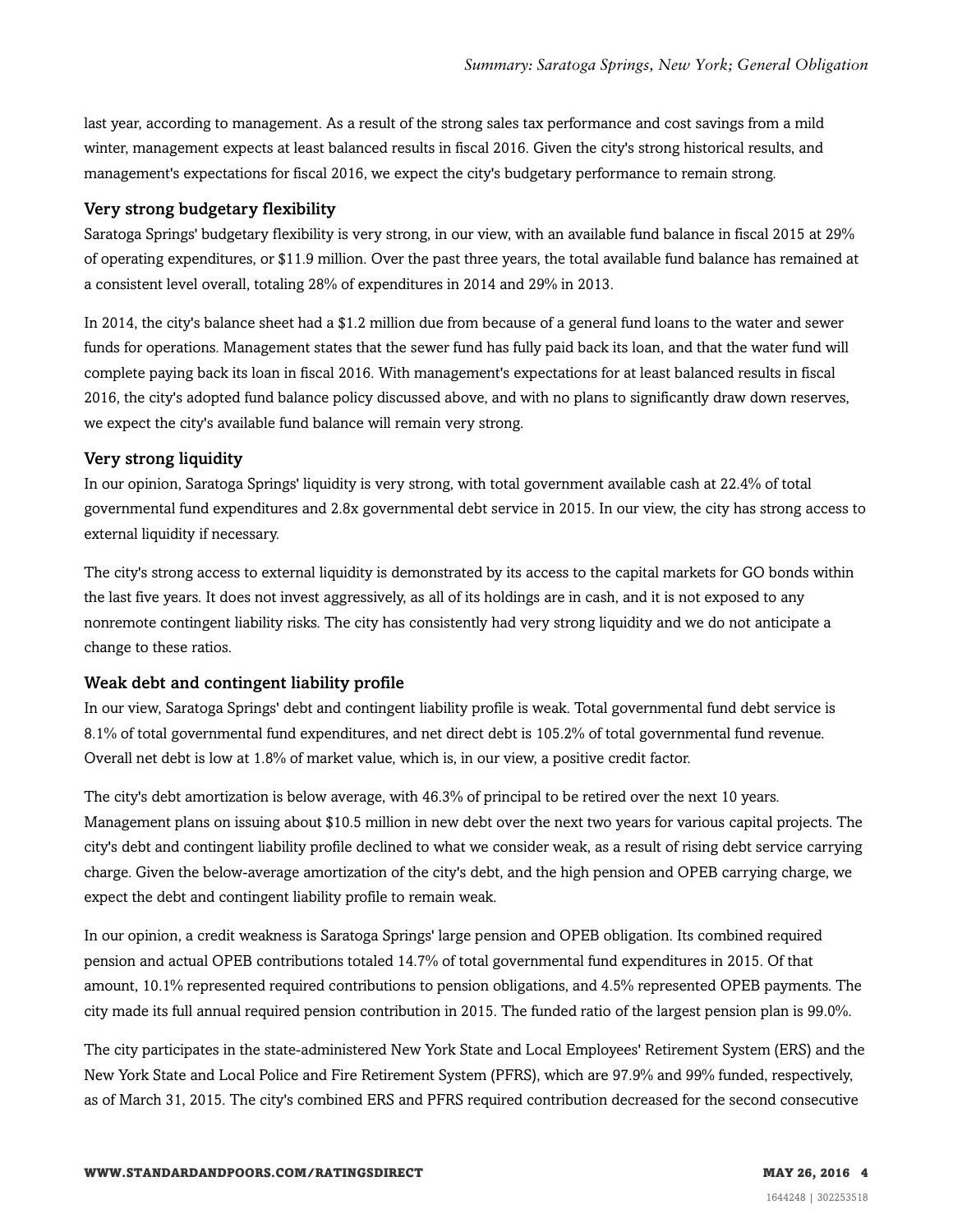year to \$4.9 million in fiscal 2015, down from \$5.2 million in fiscal 2013. Its combined contribution is budgeted to fall further to \$4.7 million in fiscal 2016.

OPEB costs are funded on a pay-as-you-go basis, and were \$2.2 million in fiscal 2015. The city's unfunded actuarial accrued liability was \$82 million, as of Dec. 31, 2015. While the city's pension costs have been falling, OPEB costs have been rising by a similar amount. We therefore expect the combined pension and OPEB carrying charge to remain elevated over the next two years.

#### Strong institutional framework

<span id="page-4-0"></span>The institutional framework score for New York cities (other than the city of New York) is strong.

## **Outlook**

The stable outlook reflects S&P Global Ratings' opinion of Saratoga Springs' very strong budgetary flexibility and history of strong budgetary performance. The city's very strong economy and access to the stable and diverse Albany-Schenectady-Troy MSA lend further stability to the rating. Although pension and OPEB costs will continue to pressure the city's budgetary performance, we believe management will continue to make the necessary budget adjustments to maintain balanced operations. As such, we do not anticipate changing the rating during the two-year outlook horizon.

#### Upside scenario

If the city can manage its elevated pension and OPEB costs and maintain strong budgetary performance, and economic indicators increase to levels on par with its higher rated peers, we could consider raising the rating.

#### Downside scenario

Although unlikely, if the city's budgetary performance weakens substantially due to what we view as large pension and OPEB costs, and budget flexibility declines as a result, the rating could be pressured.

## <span id="page-4-1"></span>Related Criteria And Research

#### Related Criteria

- USPF Criteria: Local Government GO Ratings Methodology And Assumptions, Sept. 12, 2013
- USPF Criteria: Financial Management Assessment, June 27, 2006
- USPF Criteria: Debt Statement Analysis, Aug. 22, 2006
- USPF Criteria: Assigning Issue Credit Ratings Of Operating Entities, May 20, 2015
- Criteria: Use of CreditWatch And Outlooks, Sept. 14, 2009

#### Related Research

- S&P Public Finance Local GO Criteria: How We Adjust Data For Analytic Consistency, Sept. 12, 2013
- 2015 Update Of Institutional Framework For U.S. Local Governments

Certain terms used in this report, particularly certain adjectives used to express our view on rating relevant factors, have specific meanings ascribed to them in our criteria, and should therefore be read in conjunction with such criteria.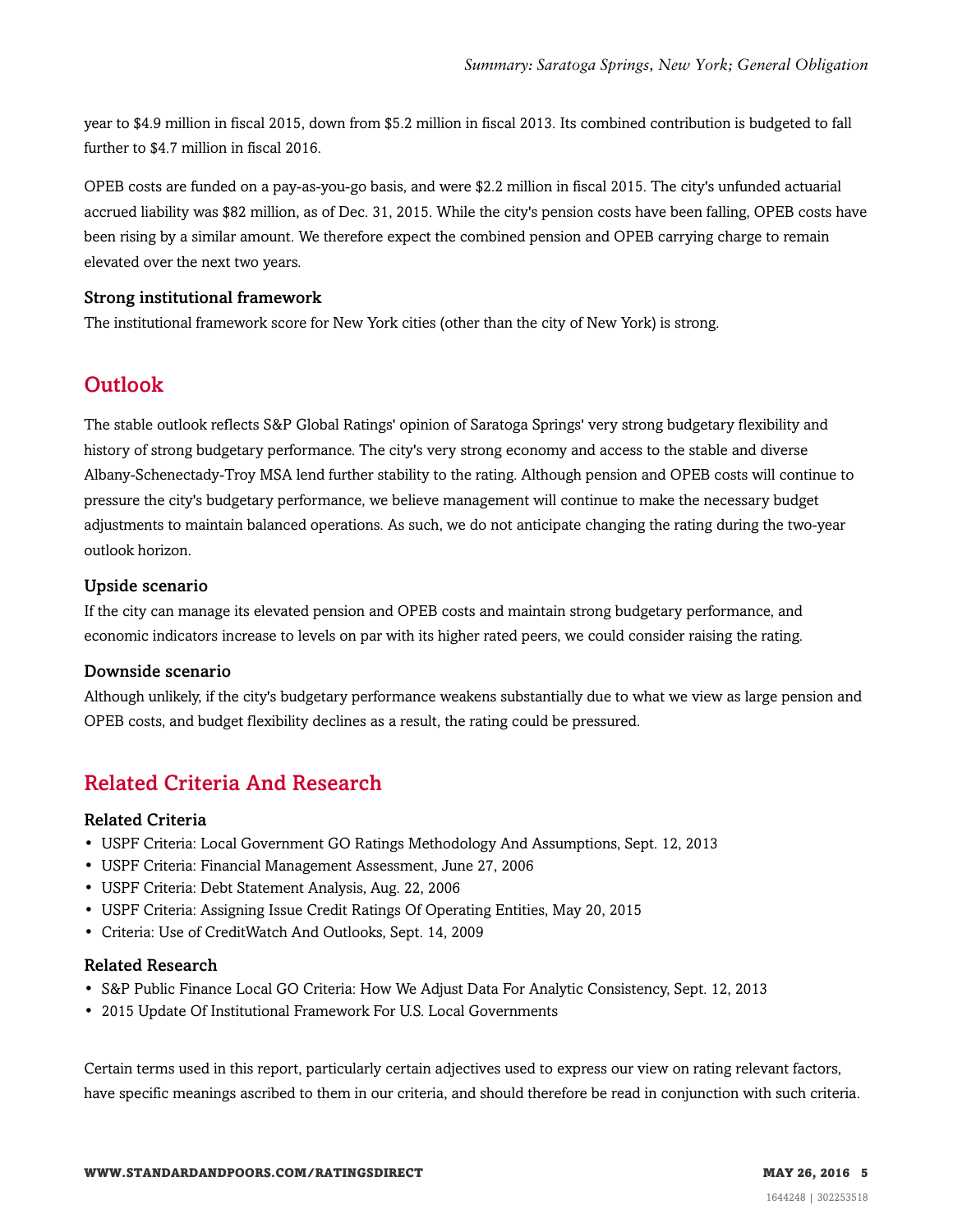Please see Ratings Criteria at www.standardandpoors.com for further information. Complete ratings information is available to subscribers of RatingsDirect at www.globalcreditportal.com. All ratings affected by this rating action can be found on the S&P Global Ratings public website at www.standardandpoors.com. Use the Ratings search box located in the left column.